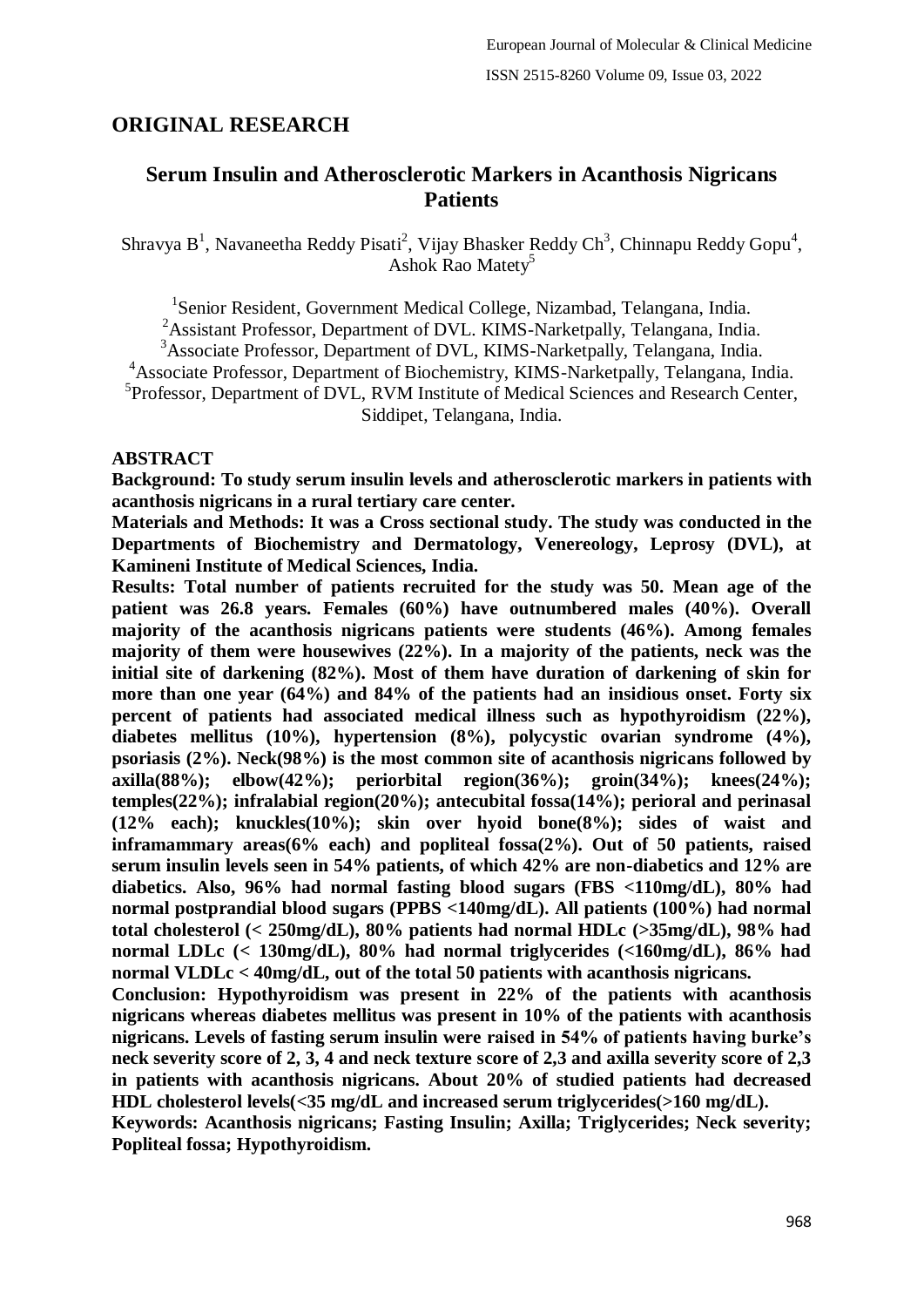**Corresponding Author:**Dr. Chinnapu Reddy Gopu, Associate Professor, Department of Biochemistry, KIMS-Narketpally, Telangana, India.

# **INTRODUCTION**

Acanthosis nigricans is a velvety, darkening of the skin that usually occurs in intertriginous areas. This hyperpigmentation has poorly defined borders, usually occurs in skin fold areas, such as the back of the neck, axilla, and groin, antecubital and popliteal fossae, umbilical, perianal areas, and in advanced conditions, dorsum of hands and fingers12 and may include thickening of the skin.<sup>[1]</sup>

Acanthosis nigricans is most commonly associated with diabetes, insulin resistance (IR), and obesity,<sup>[2]</sup> but rarely it can be a sign of internal malignancy. It can also occur with hormone disorders, and with the use of certain medications like systemic glucocorticoids and oral contraceptives. Early detection of IR may allow us time to intervene well before the development of DM Type-2. Bhagyanathan M et al, in their study, showed that 62% of children having AN had high IR.<sup>[3]</sup>

Some studies had reported the different prevalence of the AN in different regions of the world, for example, one study had reported 7% in unselected populations in Galveston, Texas, the United States and another study had reported 74% in obese people in Dallas, Texas, the United States. The prevalence of AN in New Mexico was 49.2% in obese adolescents compared with 7.7% in those who were not obese.<sup>[4]</sup>

AN is an important predictor of the insulin resistance in childhood obesity.13 Cardiovascular disease (CVD) that is associated with the metabolic syndrome may be explained by the presence of insulin resistance (IR) and there is compelling, long-standing evidence that both high triglycerides and a low plasma HDLc are a frequent consequence of IR.<sup>[5]</sup>

Sustained efforts to attain and maintain a healthy weight through improved dietary intake and increased physical activity can reduce insulin resistance and prevent associated complications.[6]

# **Aim of the study:**

To study serum insulin and atherosclerotic lipid profile in acanthosis nigricans patients of a rural tertiary care center.

# **Objectives of the study:**

To evaluate the morphological patterns of acanthosis nigricans.

To evaluate hyperinsulinemia and its association with severity of acanthosis nigricans.

To study the percentage of diabetes mellitus in patients with acanthosis nigricans.

# **MATERIALS & METHODS**

A cross sectional study has been conducted after approval from Institutional Ethics Committee in the Department of Biochemistry and Dermatology, Venereology and Leprosy at Kamineni Institute of Medical Sciences, Narketpally. The study duration was 2 years from October 2018 to September 2020 and a total of 50 patients were included in this study.

Patients of all age groups diagnosed clinically with acanthosis nigricans were included in the study and those patients not willing for study, patients with acute illness, Pregnant and lactating women and patients on medications which can cause drug induced acanthosis nigricans were excluded from the study.

A detailed history of all patients based on standard questionnaire has been taken with emphasis on history of Darkening of skin, Duration, Onset (acute: <2 months, chronic: >2 months), and Initial site and distribution.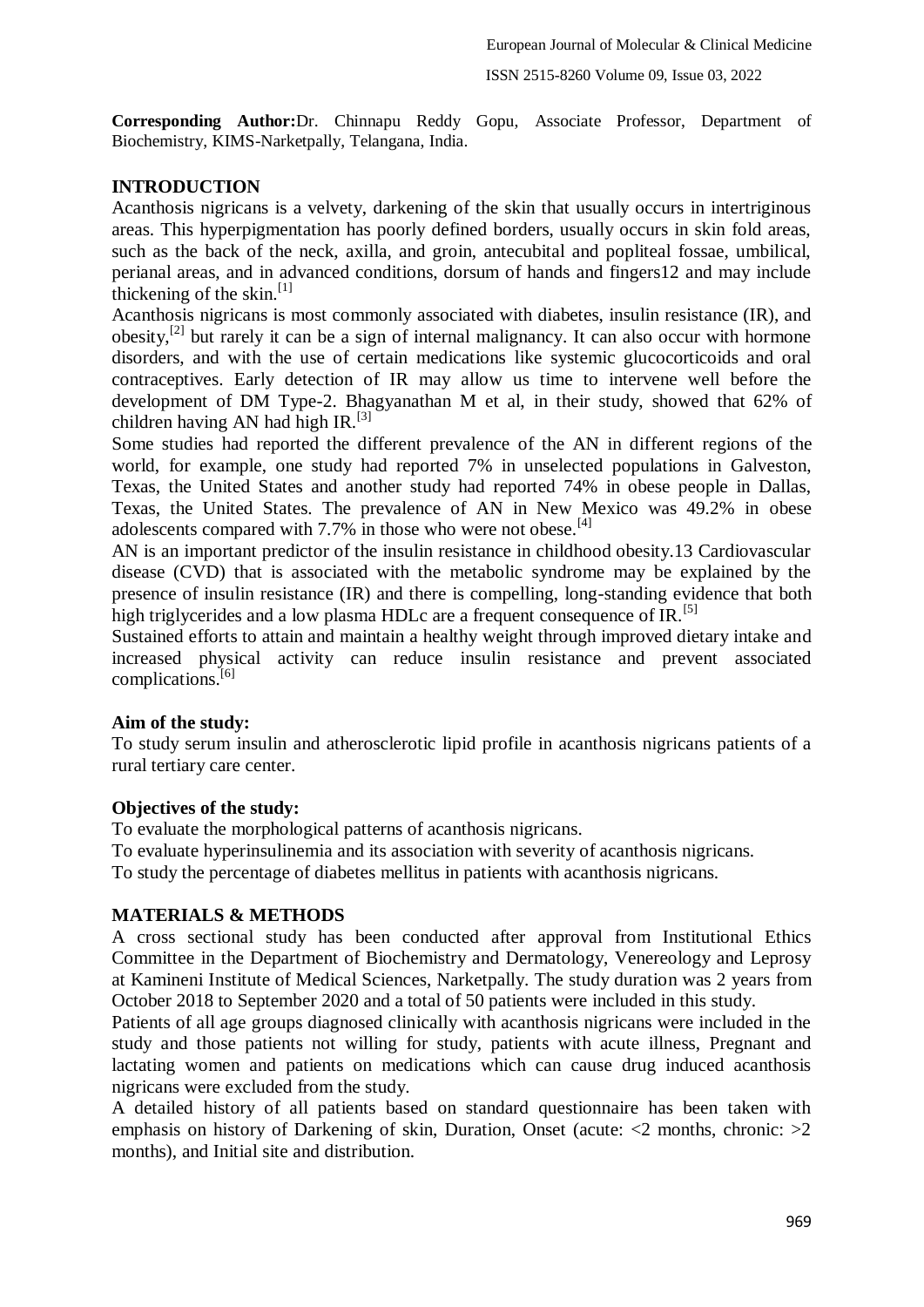# **Dermatological Examination:-**

Acanthosis nigricans is mostly diagnosed clinically by its morphological appearance. Sites examined in the patients are neck (back,sides,front), axilla(Rt/Lt), elbow(Rt/Lt), antecubital fossa(Rt/Lt), popliteal fossa(Rt/Lt), knuckles, temples, around eyes, nasolabial fold, infralabial region, periumbilical region, groin(Rt/Lt), knee(Rt/Lt), oral cavity, tongue, palms(Rt/Lt). Acanthosis nigricans severity over neck and axilla has been scored according to Burke's quantitative scale. Acanthosis nigricans texture over neck was also scored. Systemic examination has been done.

## **Investigations Performed:**

Venous blood samples were collected in fasting state from patients and analyzed for serum insulin level (by ELISA method, DIAsource Immuno Assay SA), Fasting blood sugars, (FBS) and Fasting lipid profile which includes total cholesterol, triglycerides, LDLc, VLDLc, HDLc were estimated using clinical chemistry autoanalyzer. Post prandial venous blood sample collected for estimation of post prandial blood sugar levels.

#### **Statistical Analysis**

Statistical software SPSS 19.0 has been used for analyzing the data (mean and standard deviation). Paired t-test has been used for statistical significance for hirsutism whereas student t-test (two tailed, independent) was used for calculating the statistical significance of other parameters. A p value of  $\leq 0.05$  considered statistically significant.

## **RESULTS**

Out of 50 patients studied for Acanthosis nigricans, females (60% N=30) have outnumbered males (40% N=20) and 44% of patients were in age group of 21-30years, 28% were in age group of 11-20years, 14% were in age group of 31-40years, 10% were in age group of >40years, 2% were in the age group 1-10years, 2% were in the age group >50 years. Maximum number of patients was seen between age group of 21-30 years [Table1].

| Age in years | Number of patients $(n=50)$ | Percentage $(\% )$ |
|--------------|-----------------------------|--------------------|
| $1 - 10$     |                             |                    |
| $11-20$      | 14                          | 28                 |
| 21-30        | 22                          | 44                 |
| $31 - 40$    |                             | 14                 |
| $41 - 50$    |                             | 10                 |
| $>50$        |                             |                    |
| Total        | 50                          | 100                |

**Table 1: Agewise distribution of patients with acanthosis nigricans**

Most of the patients N=32 (64%) had duration of darkening of skin for more than 1year. Most of them (84%) had an insidious onset. Neck was the most common initial site of darkening  $(82\%)$ , followed by axilla  $(12\%)$ , face  $(2\%)$ , perioral  $(2\%)$  and temple area  $(2\%)$  [Table2].

Twenty three out of 50 studied patients (46%) had associated medical illness such as hypothyroidism (22%), diabetes mellitus (10%), hypertension(8%), polycystic ovarian syndrome (4%), psoriasis(2%) and 36% had a family history of diabetes mellitus, 6% had a positive family history of acanthosis nigricans, 4% had a family history of hypertension and hypothyroidism respectively [Table3].

Neck (98%) is the most common site of acanthosis nigricans followed by axilla(88%); elbow(42%); periorbital region(36%); groin(34%); knees(24%); temples(22%); infralabial region(20%); antecubital fossa(14%); perioral and perinasal (12% each); knuckles(10%); skin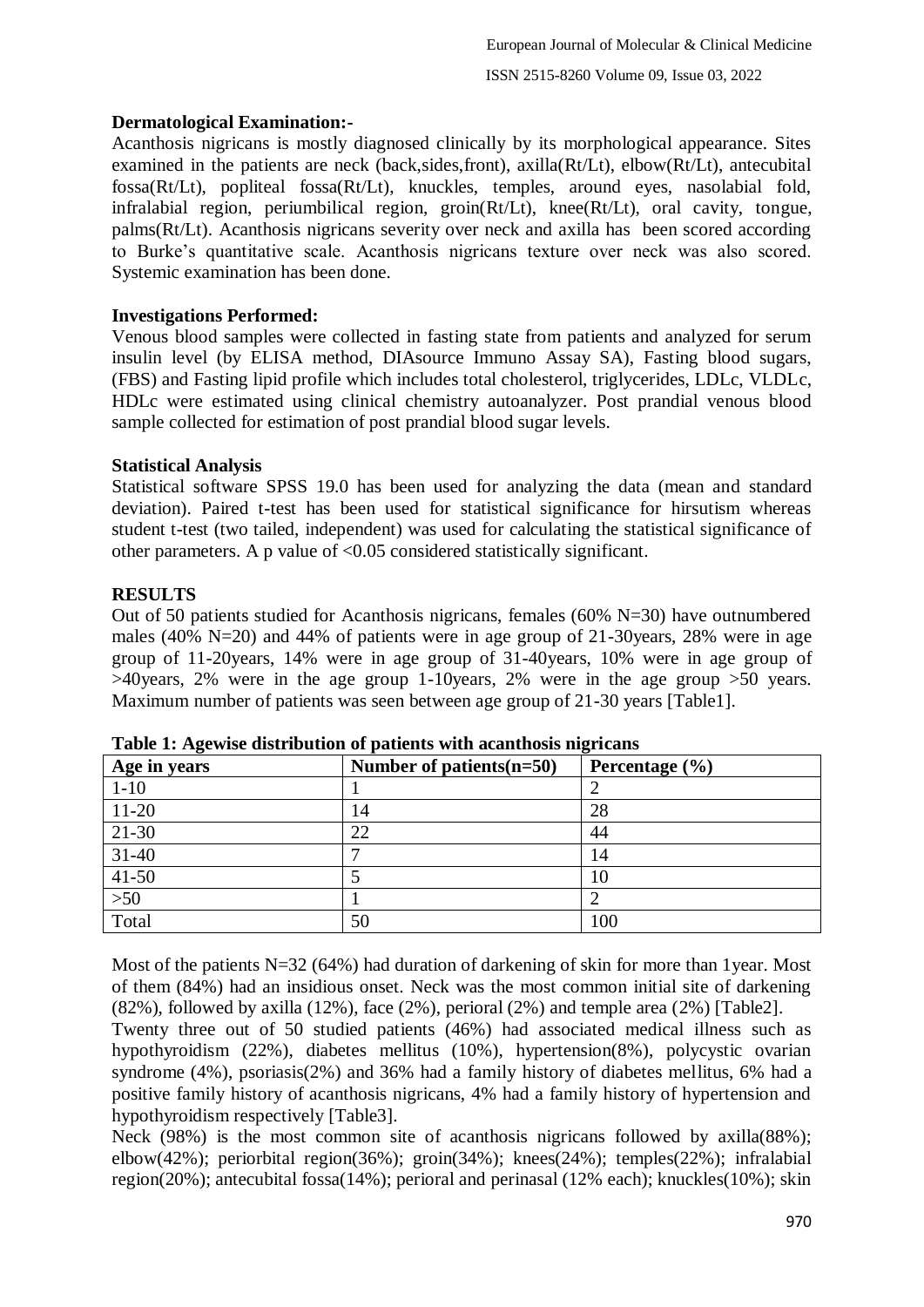over hyoid bone(8%); sides of waist and inframammary areas(6% each) and popliteal  $fossa(2%)$  [Table4].

| <b>Parameters</b>      |                        | Number of patients $(N=50)$ | Percentage $(\% )$ |
|------------------------|------------------------|-----------------------------|--------------------|
| Duration of            | $\epsilon$ -cor=1 year | 18                          | 36                 |
| darkening ofskin       | $>1$ year              | 32                          | 64                 |
|                        | Total                  | 50                          | 100                |
| Onset of darkening     | Acute                  | 8                           | 16                 |
| ofskin                 | Insidious              | 42                          | 84                 |
|                        | Total                  | 50                          | 100                |
| Initialsiteofdarkening | <b>Neck</b>            | 41                          | 82                 |
|                        | Axilla                 | 6                           | 12                 |
|                        | Face                   |                             | 2                  |
|                        | Perioral               |                             | $\overline{2}$     |
|                        | Temple                 |                             | $\overline{2}$     |
|                        | Total                  | 50                          | 100                |

| Table 2: Distribution of patients based on history related to darkening of skin with |  |  |  |  |  |
|--------------------------------------------------------------------------------------|--|--|--|--|--|
| duration, onset and initial site of darkening.                                       |  |  |  |  |  |

| <b>History of medical illness</b> | Number of patients studied $(N=50)$ | Percentage $(\% )$ |
|-----------------------------------|-------------------------------------|--------------------|
| N <sub>0</sub>                    | 27                                  | 54                 |
| Yes                               | 23                                  | 46                 |
| Diabetes mellitus(DM)             | 5                                   | 10                 |
| Hypertension(HTN)                 | 4                                   | 8                  |
| <b>PCOS</b>                       | ി                                   |                    |
| Hypothyroidism                    |                                     | 22                 |
| Psoriasis                         |                                     |                    |
| Total                             | 50                                  | 100                |

|             | Table 4: Distribution of patients based on sites having acanthosis nigricans on |  |  |  |  |  |
|-------------|---------------------------------------------------------------------------------|--|--|--|--|--|
| examination |                                                                                 |  |  |  |  |  |

| Other sites on examination | <b>Number of patients</b> | Percentage (%) |
|----------------------------|---------------------------|----------------|
| Periorbital                | 18                        | 36             |
| Temples                    | 11                        | 22             |
| Perinasal                  | 6                         | 12             |
| Perioral                   | 6                         | 12             |
| Infralabial                | 10                        | 20             |
| Skinoverhyoidbone          | 4                         | 8              |
| <b>Neck</b>                |                           | 98             |
| Axilla                     | 44                        | 88             |
| Antecubitalfossa           | 7                         | 14             |
| Elbow                      | 21                        | 42             |
| Knuckles                   | 5                         | 10             |
| Sides of waist             | 3                         | 6              |
| Inframammary               | 3                         | 6              |
| Periumbilical              | $\theta$                  | $\overline{0}$ |
| Groin                      | 17                        | 34             |
| Popliteal fossa            |                           | $\overline{2}$ |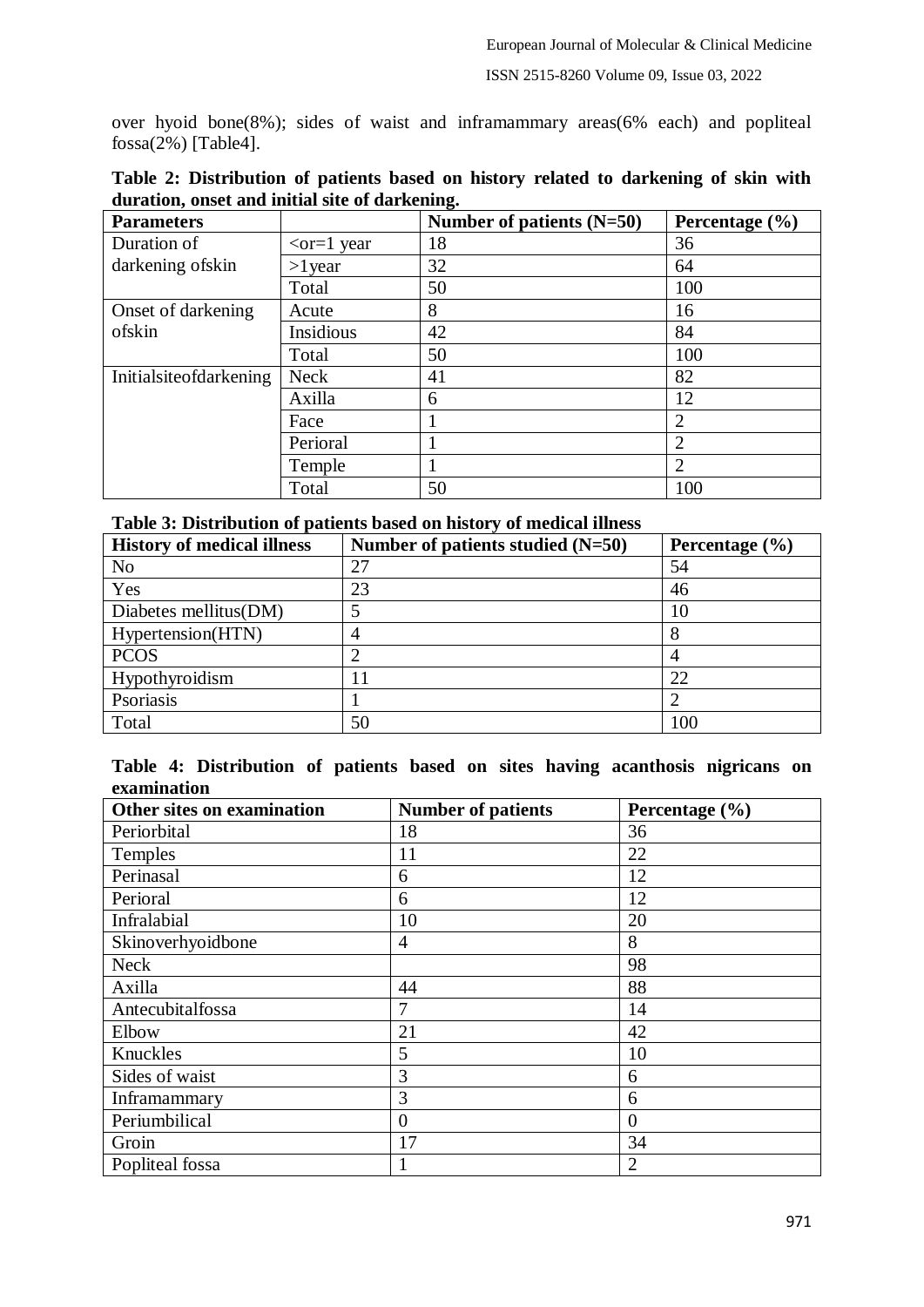ISSN 2515-8260 Volume 09, Issue 03, 2022

| --<br>$P^{\alpha}$ | - |
|--------------------|---|
| *******<br>        |   |

| Table 5: Distribution of patients based on neck severity score and the association of |  |  |  |  |  |
|---------------------------------------------------------------------------------------|--|--|--|--|--|
| neck severity with serum insulin levels.                                              |  |  |  |  |  |

| <b>Burke's Neck</b>   | Number of patients with | Serum insulin( $\mu$ IU/mL) |                 |
|-----------------------|-------------------------|-----------------------------|-----------------|
| <b>Severity Score</b> | percentage $(N=50)$     | Normal $(N=23)$             | Raised $(N=27)$ |
| Score 0               | $1(2\%)$                | $0(0\%)$                    | $1(3.7\%)$      |
| Score 1               | 8(16%)                  | $2(8.7\%)$                  | $6(22.2\%)$     |
| Score 2               | $11(22\%)$              | $6(26.1\%)$                 | 5(18.5%)        |
| Score 3               | 16(32%)                 | $10(43.5\%)$                | $6(22.2\%)$     |
| Score 4               | 14(28%)                 | 5(21.7%)                    | $9(33.4\%)$     |

Out of total patients, 2% had score 0, 16% had score 1, 22% had score 2, 32% had score 3 and 28% had score 4 neck severity of acanthosis nigricans. Out of the 27 patients with increased serum insulin levels, the neck severity score of 4 seen in 33.4% of patients and that of 1 and 3 score seen in 22.2% patients respectively. Neck severity score of 2 seen in 18.5% of Acanthosis nigricans patients with raised insulin levels [Table5].

Out of the total 50 patients with Acanthosis nigricans, 27(54%) patients had raised serum insulin levels, of which 21(42%) are non-diabetics and 6(12%) are diabetics. Forty-eight (96%) had FBS <110mg/dL, 2(4%) had FBS >110mg/dL. Forty patients (80%) had PPBS  $\langle 140 \text{mg/dL} \rangle$  and  $10(20\%)$  had PPBS  $>140 \text{mg/dL}$ . All the studied patients (100%) had total cholesterol <250mg/dL and none had total cholesterol >250mg/dL. Ten (20%) had HDLc <35mg/dL and 40(80%) had HDLc >35mg/dL. Forty-nine (98%) had LDLc <130mg/dL and 1(2%) had LDLc >130mg/dL. Forty (80%) had triglycerides <160mg/dL and 10(20%) had triglycerides >160mg/dL. Forty-three (86%) had VLDLc <40mg/dL and 7(14%) had VLDLc  $>40$ mg/dL.

| <b>Clinical variables</b>                    | Serum Insulin (µIU/mL) |                       | P value |
|----------------------------------------------|------------------------|-----------------------|---------|
|                                              | <b>Normal Insulin</b>  | <b>Raised Insulin</b> |         |
|                                              | levels $(N=23)$        | levels $(N=27)$       |         |
| Serum Insulin ( $\mu$ IU/mL) (mean $\pm$ SD) | $9.2 \pm 5.6$          | $31.3 \pm 16.8$       | 0.001   |
| $Age(years)(mean \pm SD)$                    | $26.35 \pm 9.8$        | $27.26 \pm 11.6$      | 0.765   |
| Gender(male: female)                         | 10:13                  | 10:17                 | 0.643   |
| $BMI(mean \pm SD)$                           | $26.98 \pm 4.8$        | $26.29 \pm 5$         | 0.629   |
| Waist-hipratio(mean $\pm SD$ )               | $0.93 \pm 0.9$         | $0.06 \pm 0.07$       | 0.496   |
| Total cholesterol $(mg/dL)$ (mean $\pm SD$ ) | $167.65 \pm 26.7$      | $165.44 \pm 28.1$     | 0.777   |
| Triglycerides $(mg/dL)(mean \pm SD)$         | $131.30\pm44.3$        | $145.11 \pm 83.5$     | 0.461   |
| LDLc $(mg/dL)$ (mean $\pm SD$ )              | $89.64 \pm 13.6$       | $89.95 \pm 15.1$      | 0.940   |
| $VLDLc$ (mg/dL) (mean $\pm SD$ )             | $27.89 \pm 9.8$        | $29.84 \pm 9.8$       | 0.488   |
| $HDLc$ (mg/dL) (mean $\pm SD$ )              | $44.70 \pm 13.7$       | $42.50 \pm 7.6$       | 0.501   |
| FBS $(mg/dL)$ (mean $\pm SD$ )               | $84.17 \pm 10.0$       | $88.56 \pm 15.9$      | 0.243   |
| PPBS $(mg/dL)$ (mean $\pm SD$ )              | $122.43 \pm 18.6$      | $119.04 \pm 31.4$     | 0.639   |

**Table 6: Comparison of clinical variables of patients with serum insulin levels**

Raised serum insulin levels  $31.3\pm16.8\mu$ IU/mL seen in 27 patients (54%) is more positively correlated in acanthosis nigricans patients and statistically significant with  $P \le 0.001$  [Table6]. The normal levels of insulin 9.2±5.6µIU/mL was observed in 23 patients (46%). All the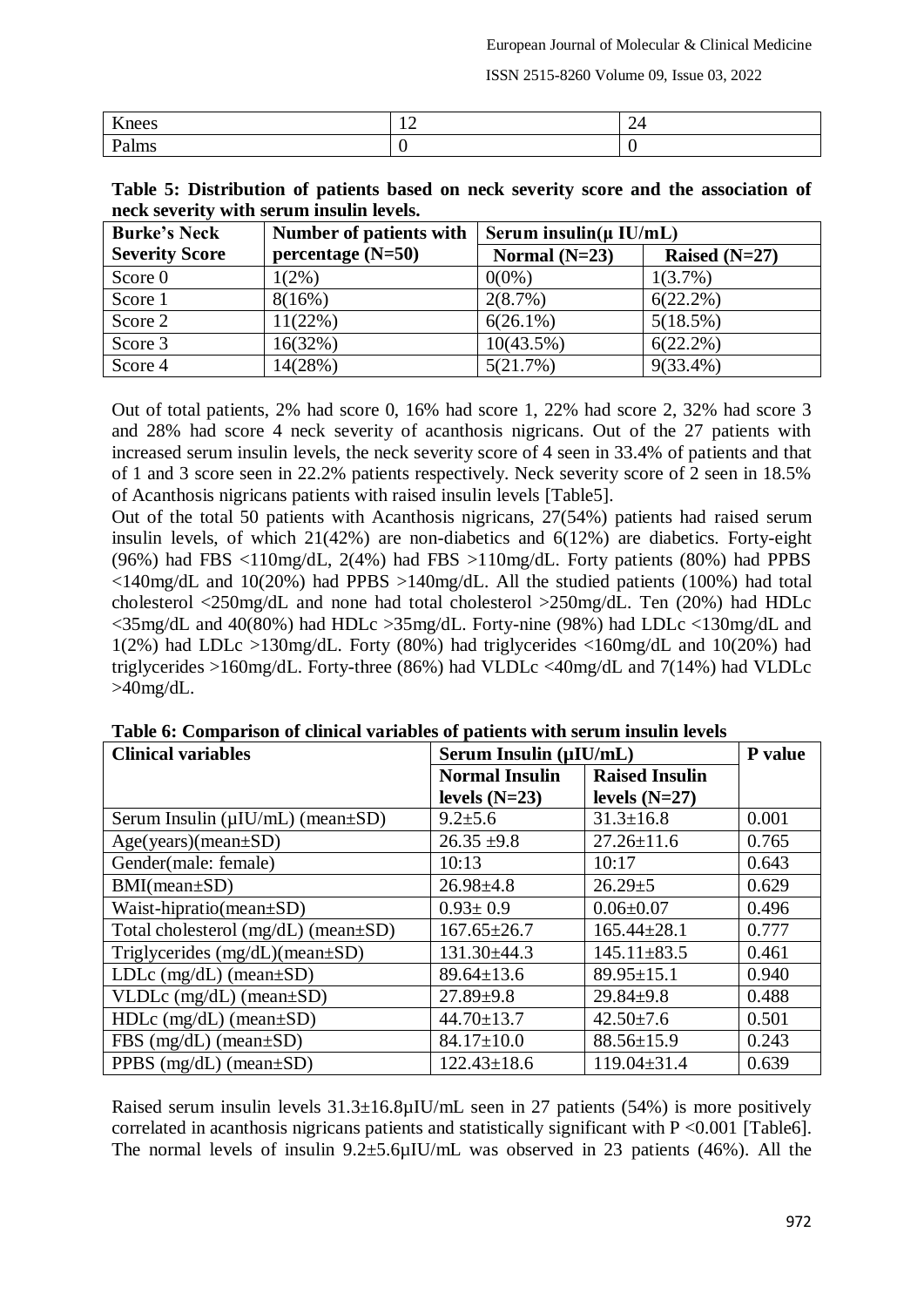above clinical variables were statistically not significant with raised serum insulin levels in studied patients [Table6].

## **DISCUSSION**

Acanthosis nigricans is a dermatosis characterized by velvety, papillomatous, brownishblack, hyperkeratotic plaques, typically on the intertriginous surfaces and neck. It can be a manifestation of systemic disease that is associated with insulin resistance, diabetes mellitus, obesity, internal malignancy, endocrine disorders, and drugs. It is a marker of insulin resistance and hyperinsulinemia, with or without diabetes mellitus. Therefore this study has been done to correlate serum insulin levels with acanthosis nigricans and its severity. Results have been compared with few related studies published in Indian and worldwide literature. In the present study, 50 cases of acanthosis nigricans were studied to correlate the serum insulin levels with acanthosis nigricans. Majority of the patients were between 21- 30 years. Mean age  $\pm$  standard deviation= 26.8  $\pm$  10.69. Mean age in this study was 26.8 which was comparable to the studies done by Shah NG et al 2019 (32.47).<sup>[7]</sup>

In this study, females  $(60\%)$  have outnumbered males  $(40\%)$  (male: female= 1:1.5). This is comparable to studies carried out by Shah NG 2019 (females - 62% and males -38%),7 Nithun TM et al 2019 (females-75% and males-25%).<sup>[8]</sup>

Aanthosis nigricans over neck in the present study (98%) was comparable with the studies done by Shah NG 2019 et al (100%), Nithun TM et al 2019 (90%), Grandhe et al (93.5%), Puri N et al 2010 (93.3%).<sup>[8-10]</sup>

Acanthosis nigricans over axilla in the present study (88%) was more than the studies done by Shah NG 2019 et al (31%) and comparable with Varthakavi PK 2002 et al (80.6%).<sup>[7,11]</sup> The percentage of patients with acanthosis nigricans over inframammary region(6%) and groin(34%) is more than the study done by Shah NG et al 2019 (submammary area-1% and groins-9%),46 but less than the study done by Nithun TM et al 2019 (groin-58.3%),<sup>[8]</sup> Varthakavi PK 2002 et al (infra-mammary region-10.3% and groins-61.1%).<sup>[11]</sup>

Percentage of patients with acanthosis nigricans over flexures of groins, knees and elbow was not calculated individually and was 40% all together in the study done by Puri N et al  $2010$ .<sup>[10]</sup> In the present study, elbows (42%), knees(24%) and groins(34%) calculated separately. Aacanthosis nigricans in the present study (antecubital fossa-14% and knuckles-10%) were higher than the study done by Shah NG et al 2019(antecubital fossa-4% and knuckles- $3\%$ ).<sup>[7]</sup>

Other sites involved in this study in descending order were periorbital region(36%); temples(22%); infralabial region(20%); perioral and perinasal (12% each); skin over hyoid bone(8%); sides of waist (6%) and popliteal fossa $(2\%)$ .

Scoring of acanthosis nigricans over the neck and axilla was done according to the Burke's quantitative scale. Acanthosis nigricans severity seen over the neck was scored as 0 to 4 and that of axilla was scored as 0 to 4. Acanthosis nigricans texture seen over neck was scored as 0 to 3. In the present study, neck severity is statistically not significant with raised serum insulin levels with P=0.292, whereas there was a statistically significant correlation of increasing neck severity with each component of metabolic syndrome in the study done by Shah NG et al  $2019$ , <sup>[7]</sup> Score 2, score 3, score 4 were more positively associated with raised serum insulin levels. Venkatswami S et al 2014, reported grade 3 and 4 neck severity were more predictive of raised serum insulin levels ( $\overline{P} \le 0.001$ ).<sup>[12]</sup> Abeer KM et al 2013, reported positive correlation between neck severity and fasting serum insulin levels  $(P< 0.001)$ .<sup>[13]</sup> In the present study, neck texture is statistically not significant with raised serum insulin  $(P=0.776)$  which was not comparable to the study done by Choudary SV 2017 (P=0.010).

Also score 2 and score 3 were more positively associated with raised serum insulin levels which was comparable to the study done by Venkatswami S et al (neck texture 2 and 3 scores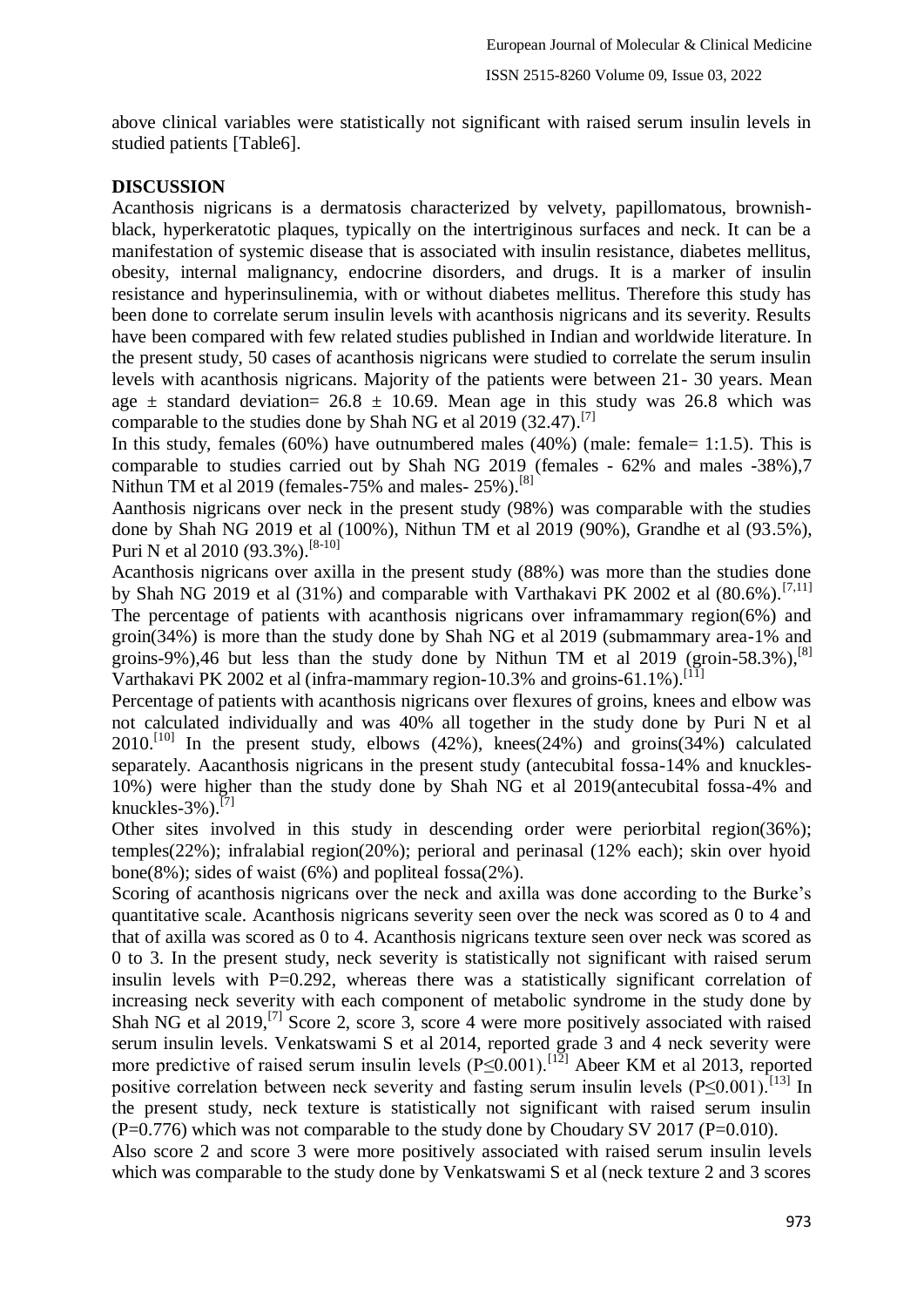were more suggestive of raised insulin levels with P=0.004).12 Axilla severity is statistically not significant with serum insulin levels with P=0.30.

In the present study, neck severity of score 3 seen in 16% and score 4 in 14% cases of acanthosis nigricans which is less compared to studies done by Nithun TM et al (score 3 - 30% and score 4 -20%).48 • In the present study, neck texture of score 3 seen in 46% cases which is more compared to study done by Nithun TM et al( $23.3\%$ ).48 • Also, in the present study, axilla severity of score 2 in 42%, score 3 in 28%, score 4 in 14% cases which is less compared to study done by Nithun TM et al(score 4-20%).4 Scoring was done by Burke's quantitative scale,11,25 but results could not be compared with that of Burke JP et al, as in the present study, a single observer has performed the study but in the study done by Burke JP et al,11 a total of 406 subjects were independently examined for AN by at least two observers.

## **Relationship between acanthosis nigricans and serum insulin levels:**

In the present study, fasting serum insulin levels were raised in 54% which is more compared to study done by Choudhary SV 2017(35.8%).25 Fasting serum insulin levels range is from 0.27(minimum) to 104.70(maximum). Mean insulin levels in the present study  $(21.62\pm17.27)$ which was comparable to study done by Nithun TM et al 2019 (19.3).48 The percentage of patients with acanthosis nigricans having raised fasting serum insulin in the present study (54%) was higher than the study done by Nithun TM (23.3%),8 Puri N (40%)10 and was lower than the study done by Varthakavi PK 2002 et al (100%).<sup>[11]</sup>

In the present study, raised serum insulin is more positively correlated in acanthosis nigricans patients and is statistically significant (P≤0.001) which was comparable to studies done by Choudhary SV 2017 (P≤0.001). [14]

Serum triglycerides were raised in 20% patients which was less compared to study done by Shah NG et al (61%).4 In the present study, HDL cholesterol were lower than normal levels in 20% patients which was less compared to study done by Shah NG et al  $(61\%)$ .<sup>[7]</sup>

In the present study, mean value of FBS (86.54) was less compared to the Mean value of PPBS in the present study (120.6) and the later was less compared to the study done by Varthakavi PK 2002 et al  $(186.9)$ .<sup>[11]</sup>

#### **CONCLUSION**

Acanthosis nigricans is mostly seen in the age group of 21-30 years. It is predominantly seen in females, of which most of them were housewives. Most of the patients have neck (98%) as the commonest site of acanthosis nigricans followed by axilla (88%). Least commonly involved sites in the present study were popliteal fossa and infra-mammary areas.

Acanthosis nigricans patients with neck severity score 2, 3 and 4 ( $P=0.292$ ) and neck texture score 2 and 3 ( $P=0.776$ ) were more positively associated with raised serum insulin though statistically not significant. Axilla severity score was statistically not significant with serum insulin levels with P=0.30, but score 2 and score 3 were more positively associated with raised serum insulin levels. Hypothyroidism was present in 22% of the patients with acanthosis nigricans whereas diabetes mellitus was present in 10% of the patients with acanthosis nigricans. Levels of fasting serum insulin were raised in 54% of patients with acanthosis nigricans.

#### **Acknowledgment**

The author is thankful to Management, Departments of DVL and Biochemistry of Kamineni Institute of Medical Sciences for providing all the facilities to carry out this work.